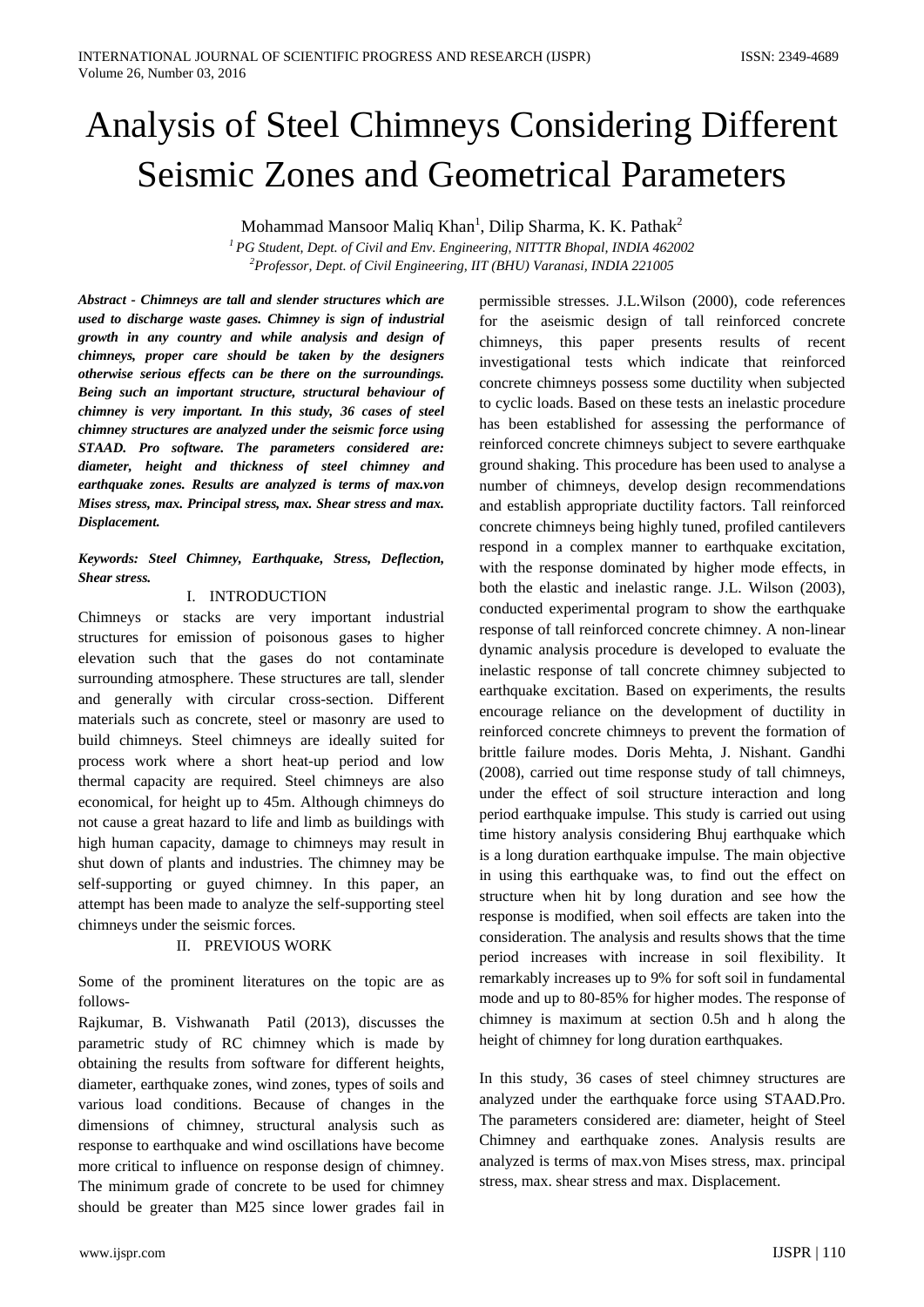# III. PROPOSED METHODOLOGY

*Load case details* 

#### *Dead load (IS 875: 2007 Part 1)*

These are the external loads which acts vertically downward and arises due to the self-weight of the structure. Dead loads include weight of the structural member such as beams, columns, slabs etc. as well as that of non-structural elements such as floor coverings, false ceilings etc. Dead load is calculated as per its cross sectional area multiply with the density of material used.

#### *Seismic Loads (IS 1893: 2002)*

When a structure is subjected to ground motion, it responds in shaking fashion. The random motion of structure is possible in all possible directions mainly in horizontal (X) and vertical (Y) directions. This motion causes the structure to vibrate in all three directions. This seismic forces must be evaluated from IS: 1893:2002.

## 3.2 Geometrical Cases

Three thicknesses considered is 0.016 m for whole chimney.

Three heights considered are 40m, 50 m, 60 m.

Three diameters considered are 2 m, 2.25 m, 2.5 m.

Four earthquake zones of India are II, III, IV, V.

Total number of cases =36.

# *Case Details*

## *Case details are as below:*

- 1. (height1- 40 m)X (diameter1 2 m)X (zone II)  $=H_1D_1II$
- 2. (height1-40 m)X (diameter1 2 m)X (zone III)  $=H_1D_1III$
- 3. (height1-40 m)X (diameter1 2 m)X (zone IV)  $=H_1D_1$  IV
- 4. (height1-40 m)X (diameter1 2 m)X (zone V)  $=H_1D_1V$
- 5. (height1- 40 m)X (diameter2 2.25 m)X (zone - $II$ ) =  $H_1D_2II$
- 6. (height1- 40 m)X (diameter2 2.25 m)X (zone - $III$ ) =  $H_1D_2III$
- 7. (height1-40 m)X (diameter2 2.25 m)X (zone - $IV$ ) =  $H_1D_2IV$
- 8. (height1- 40 m)X (diameter2 2.25 m)X (zone - $V = H_1D_2V$
- 9. (height1- 40 m)X (diameter3  $2.5$  m)X (zone - $II$ ) = $H_1D_3II$
- 10. (height1- 40 m)X (diameter $3 2.5$  m)X (zone - $III$ ) =  $H_1D_3III$
- 11. (height1- 40 m)X (diameter3 2.5 m)X (zone - $IV$ ) =  $H_1D_3IV$
- 12. (height1- 40 m)X (diameter $3 2.5$  m)X (zone - $V$ ) = $H_1D_3V$
- 13. (height2- 50 m)X (diameter1 2 m)X (zone II)  $=H_2D_1II$
- 14. (height 2- 50 m) X (diameter  $1 2$  m) X (zone III)  $=H_2D_1III$
- 15. (height2- 50 m)X (diameter1 2 m)X (zone IV)  $=H_2D_1IV$
- 16. (height 2- 50 m) X (diameter  $1 2$  m) X (zone V)  $=H_2D_1V$
- 17. (height2- 50 m)X (diameter2 2.25 m)X (zone - $II$ ) =  $H_2D_2II$
- 18. (height2- 50 m)X (diameter2 2.25 m)X (zone - $III$ ) =  $H_2D_2III$
- 19. (height2- 50 m)X (diameter2 2.25 m)X (zone - $IV$ ) =  $H_2D_2IV$
- 20. (height2- 50 m)X (diameter2 2.25 m)X (zone - $V$ ) =  $H_2D_2V$
- 21. (height 2- 50 m) X (diameter  $3 2.5$  m) X (zone II)  $=H_2D_3II$
- 22. (height2- 50 m)X (diameter $3 2.5$  m)X (zone - $III$ ) =  $H_2D_3III$
- 23. (height2- 50 m)X (diameter3  $2.5$  m)X (zone - $IV$ ) =  $H_2D_3IV$
- 24. (height2- 50 m)X (diameter $3 2.5$  m)X (zone -V) = $H_2D_3V$
- 25. (height3- 60 m)X (diameter1 2 m)X (zone II)  $=H_3D_1II$
- 26. (height3- 60 m)X (diameter1 2 m)X (zone III)  $=H_3D_1III$
- 27. (height3- 60 m)X (diameter1 2 m)X (zone IV)  $=H_3D_1IV$
- 28. (height3- 60 m)X (diameter1 2 m)X (zone V)  $=H_3D_1V$
- 29. (height3- 60 m)X (diameter2 2.25 m)X (zone - $II$ ) =  $H_3D_2II$
- 30. (height3- 60 m)X (diameter2 2.25 m)X (zone - $III$ ) =  $H_3D_2III$
- 31. (height3- 60 m)X (diameter2 2.25 m)X (zone - $IV$ ) =  $H_3D_2IV$
- 32. (height3- 60 m)X (diameter2 2.25 m)X (zone - $V = H_3D_2V$
- 33. (height3- 60 m)X (diameter3  $2.5$  m)X (zone - $II$ ) = $H_3D_3II$
- 34. (height3- 60 m)X (diameter3  $2.5$ m)X (zone - $III$ ) = $H_3D_3III$
- 35. (height3- 60 m)X (diameter3  $2.5$  m)X (zone - $IV$ ) =  $H_3D_3IV$
- 36. (height3- 60 m)X (diameter3  $2.5$  m)X (zone - $V$ ) = $H_3D_3V$

Total no. of cases  $= 36$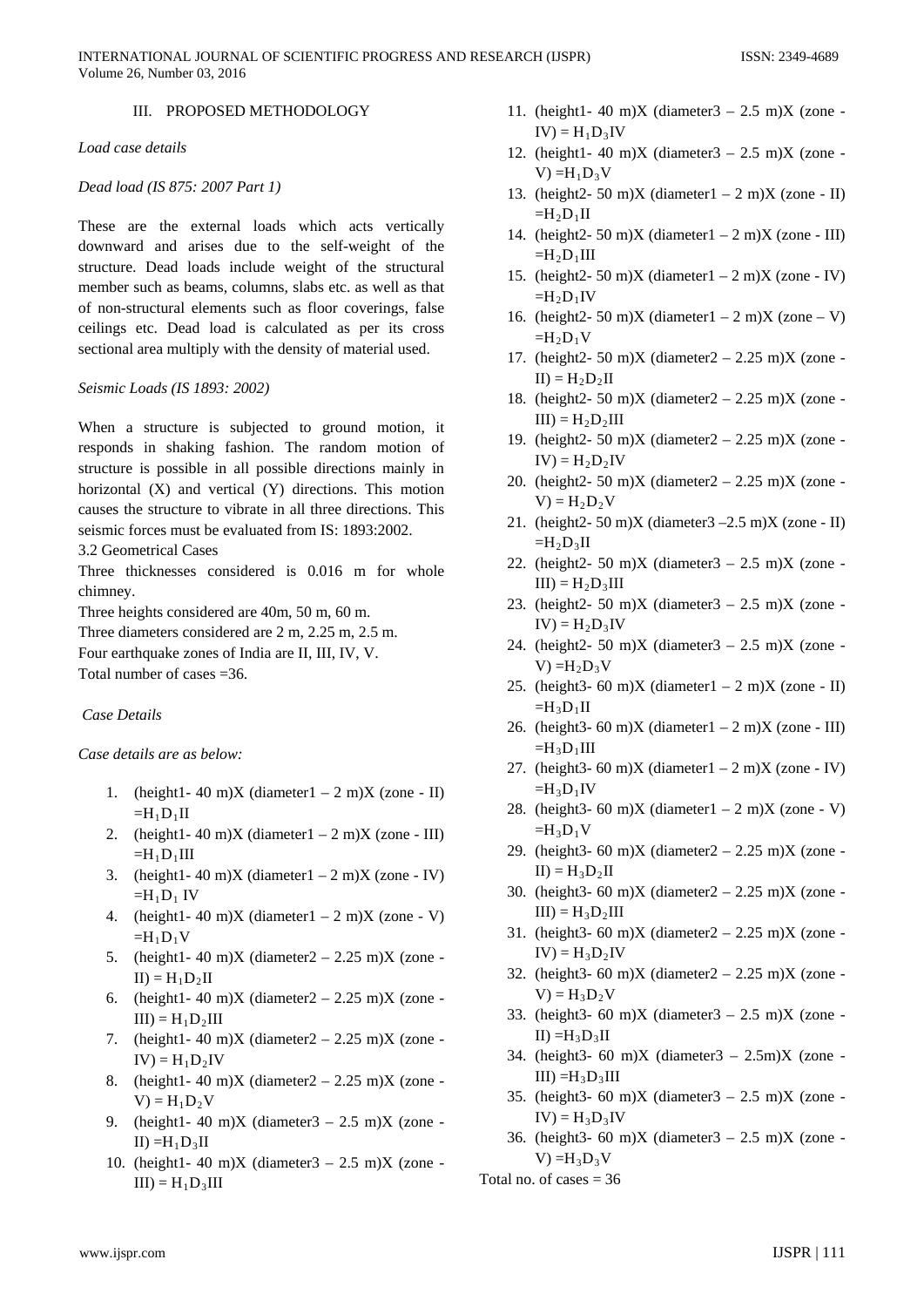## *Material properties*

Following material properties have been considered in the modeling-Density of Steel =  $76.8195$  kN/m<sup>3</sup> Poisson ratio  $= 0.30$ . *Support condition* 

As the structure is restrained at the bottom, therefore bottom ends at the ground level is considered to be fixed.

#### *Earthquake loading details*

All the chimney structures are analyzed for 4 earthquake zones.

The earthquake loads are derived for following seismic parameters as per IS: 1893(2002). Earthquake zones - II, III, IV, and V. Response reduction factor - 5

Importance factor - 1

Damping - 5%

Soil type - hard soil

## *Structural modeling*

Structural modeling has been carried out using STAAD. Pro software (ref. 11) using 4- noded elements. There are 2160 elements in different models. FE models are shown in Fig.1 and 2.



Fig.1**:** Plan of Chimney



Fig.2: Elevation of Chimney Earthquake loading in X and Z direction are shown in Fig. 3 and 4.







í Fig.4: loading diagram for earthquake loading +z direction IV. EXPERIMENTAL RESULTS

Results obtained from STAAD.Pro analyses can be presented graphically under following heads:-

 $(A)$ Top diameter = 2m

When the top diameter of steel chimney is 2m, the variation of maximum stresses and deflection for all earthquake zones and all three heights are shown in Fig. 5 to 8.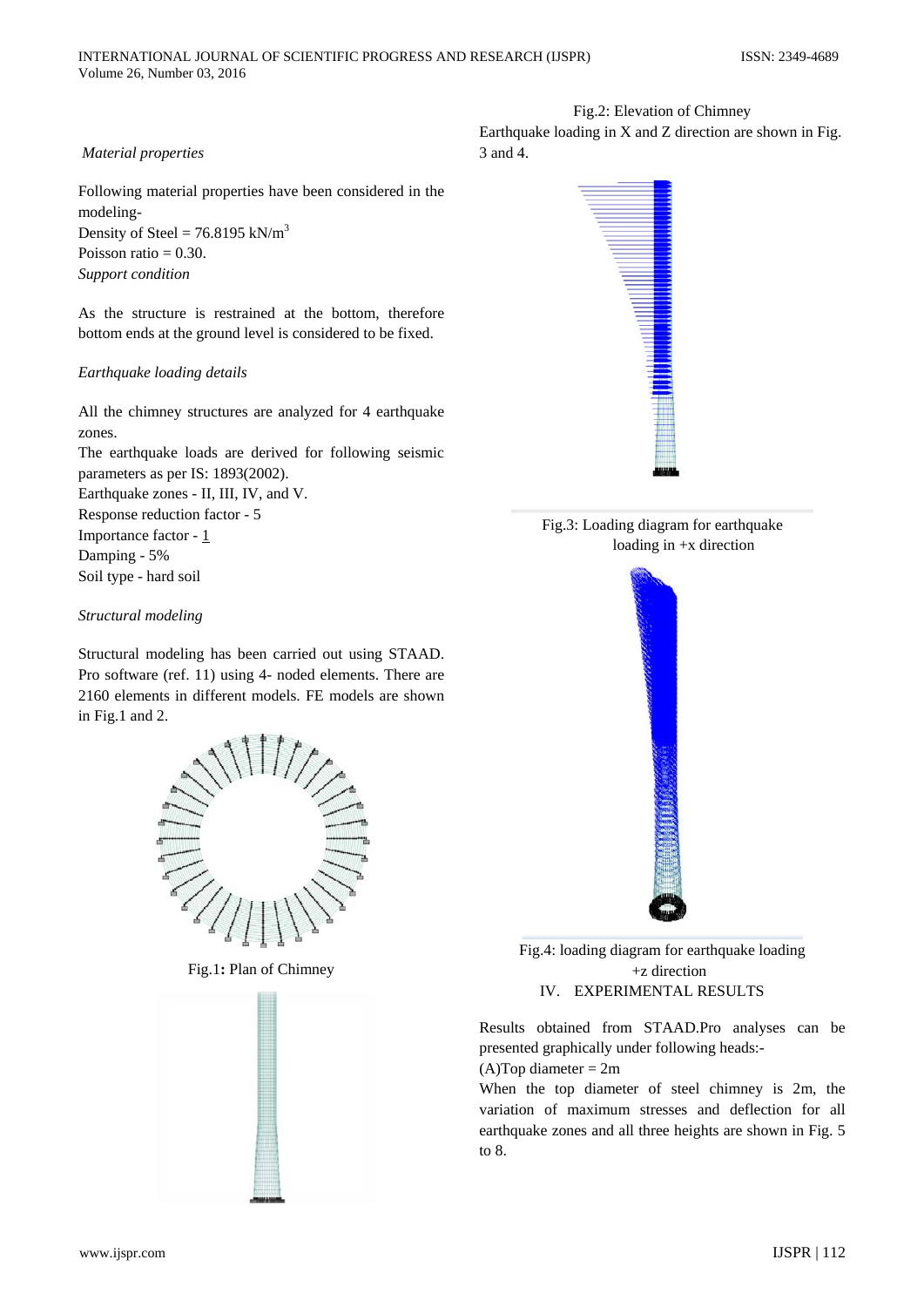

Fig.5: Max. von Mises stress for all seismic zones with respect to height







Fig.7: Max. shear stress for all seismic zones with respect to height



Fig.8: Max. displacement for all seismic zones with respect to height

#### (b)Top diameter =2.25 m

When the top diameter of steel chimney is 2.25m, the variation of maximum stresses and deflection for all earthquake zones and all three heights are shown in Fig. 9 to 12.











Fig.11: Max. shear stress for all seismic zones with respect to height



Fig.12: Max. displacement for all seismic zones with respect to height



When the top diameter of steel chimney is 2.5m, the variation of maximum stresses and deflection for all earthquake zones and all three heights are shown in Fig. 13 to 16.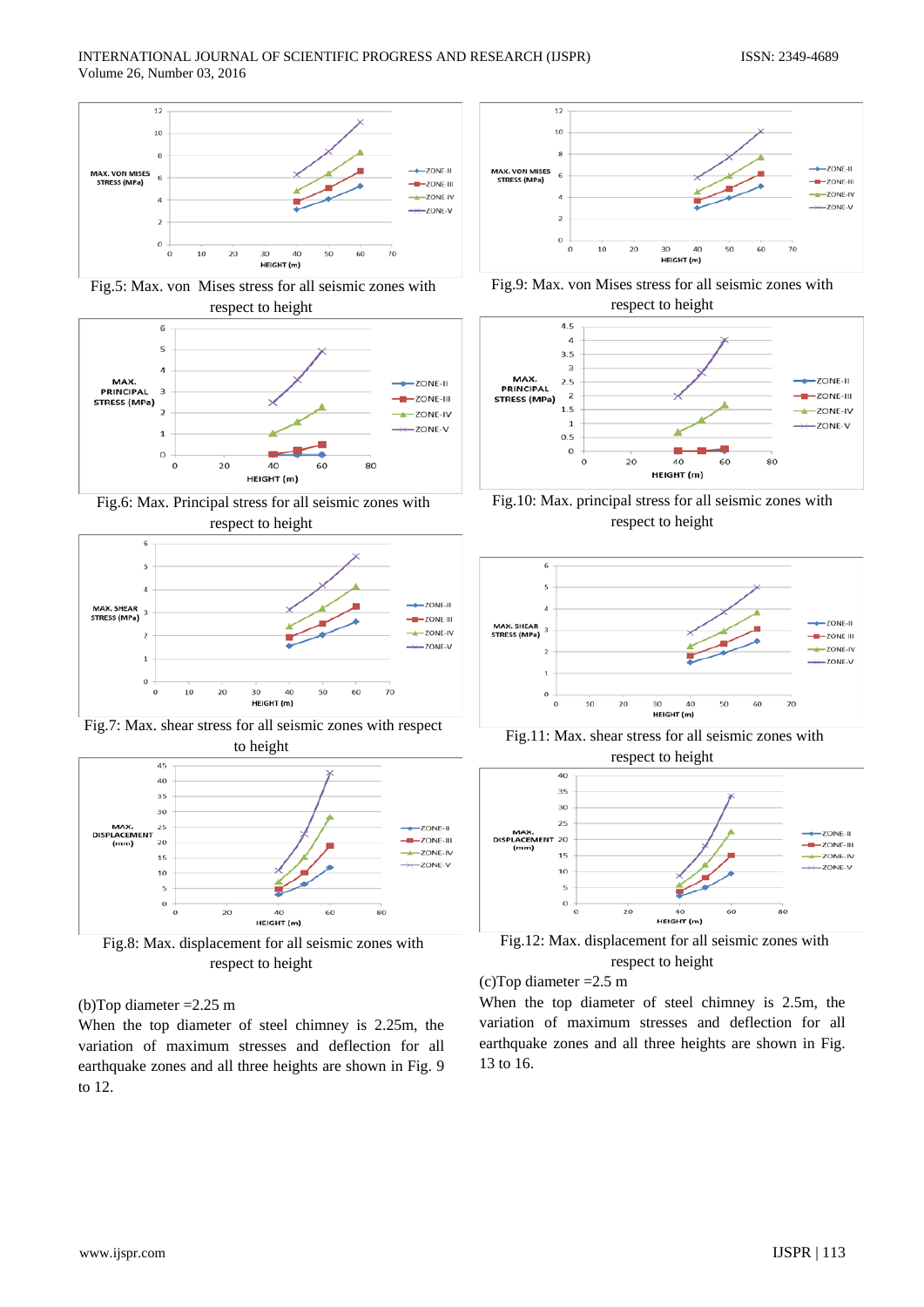

Fig.13: Max. von Mises stress for all seismic zones with respect to height



Fig.14: Max. principal stress for all seismic zones with respect to height



Fig.15: Max. shear stress for all seismic zones with respect to height



Fig.16: Max. displacement for all seismic zones with respect to height

## V. CONCLUSION

Based on above results conclusions of this study about seismic analysis of chimney under different geometrical parameters are given below –

(A) Maximum von Mises Stress

- 1. Max. von mises stress increases with increase in height for all diameter and for all seismic zones.
- 2. Max. vonmises stress decreases with increase in diameter for all heights and for all seismic zones.
- 3. Rate of increment and decrement is constant with respect to zone number.

## (B) Maximum principal Stress

- 1. Max. Principal stress increase with increase in height for all diameter and for all seismic zones.
- 2. Max. Principal stress decreases with increase in diameter for all heights and for all seismic zones.
- 3. Rate of increment and decrement is significant with respect to zone number.

### (C) Maximum shear Stress

- 1. Max. shear stress increase with increase in height for all diameter and for all seismic zones.
- 2. Max. shear stress decreases with increase in diameter for all heights and for all seismic zones.
- 3. Rate of increment and decrement is constant with respect to zone number.

## (D) Maximum displacement

- 1. Max. displacement increase with increase in height for all diameter and for all seismic zones.
- 2. Max. displacement decreases with increase in diameter for all heights and for all seismic zones.
- 3. Rate of increment and decrement is significant with respect to zone number and height.

# VI. FUTURE SCOPES

- 1. This study has been carried out by considering equivalent load method, for more realistic results, time history analysis may be carried out.
- 2. In this study linear elastic material property has been considered. The same may be carried out by considering non-linear material property.
- 3. In this study STAAD.Pro software has been used considering 4 - noded plate element. The same may be carried out by other FEM software such as ANSYS, ABAQUS etc. using different types of plate elements.
- 4. In this study effect of thickness has been considered. In future study effect of thickness may also be considered.

#### REFERENCES

- [1] B. Vishwanath Patil, Rajkumar., Analysis of Self Supporting Chimney, International Journal of Innovative Technology and Exploring Engineering, (IJITEE) vol. 3, Issue 5, Oct 2013, PP.85-91. The 14th World Conference Earthquake Engineering Oct 12-17, 2018, Beijing, China.
- [2] Doris Mehta, J. Nishant Gandhi, Time Response Study of Tall Chimneys, under the effect of Soil Structure Interaction and long period Earthquake Impulse,
- [3] IS 6533 Part 1: 1989, Design and Construction of Steel Chimney, Bureau of Indian Standards, New Delhi (2002).
- [4] IS 6533 Part 2: 1989, Design and Construction of Steel Chimney, Bureau of Indian Standards, New Delhi (2005).
- [5] J.L. Wilson, Code Recommendations for the Seismic Design of Tall Reinforced Concrete Chimneys, Vol-16, No-2, Sep 2000, pp 8-12.